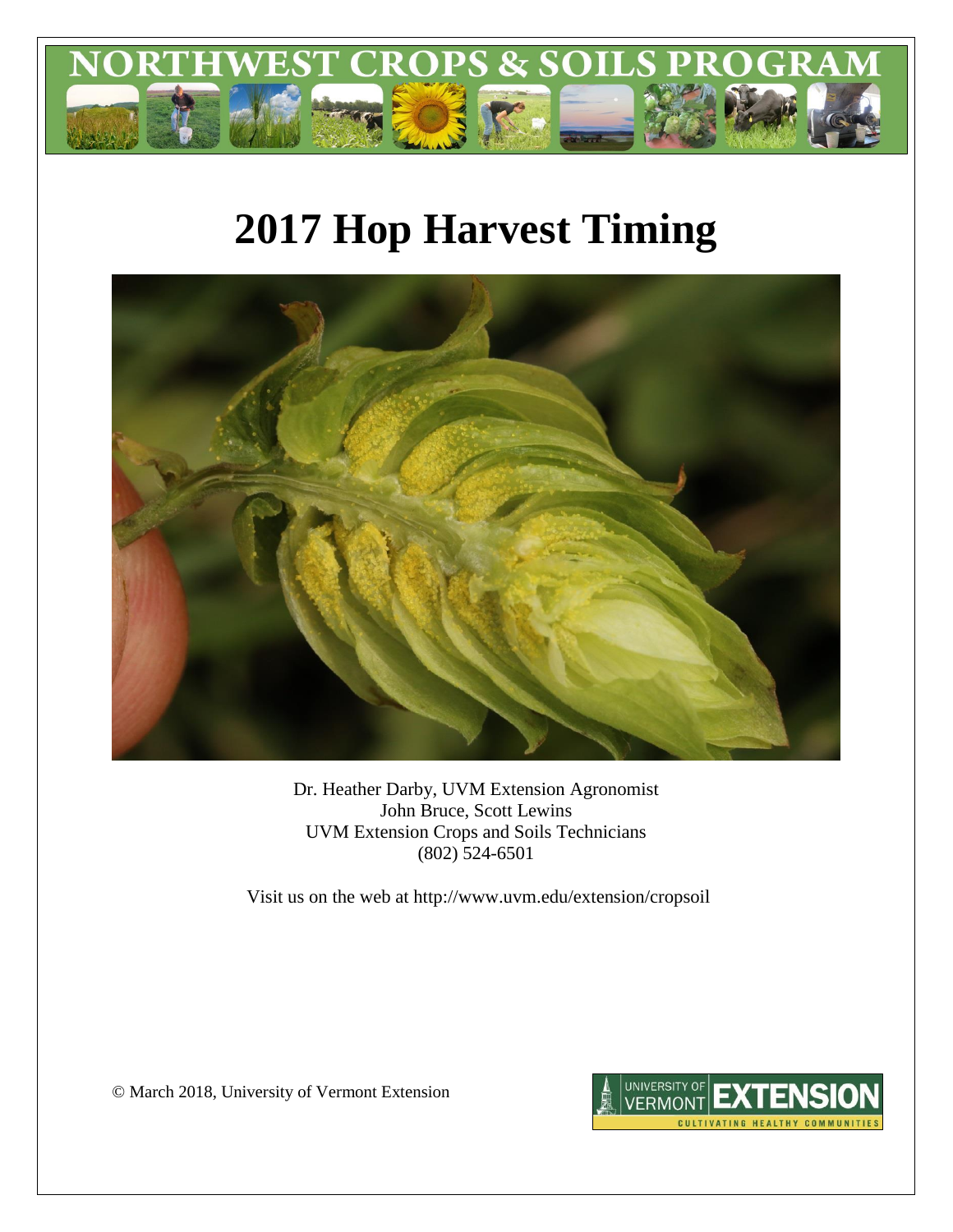#### **HOP HARVEST TIMING Dr. Heather Darby, University of Vermont Extension heather.darby[at]uvm.edu**

In the Northeast, hop harvest generally begins in mid-August and continues through mid-September. Harvest date is primarily dependent on the hop variety but weather can delay or hasten maturation and impact when harvest will occur. In addition to weather, various pests, such as spider mites and downy mildew, can similarly impact harvest timing. The time at which you harvest hops can affect the various qualities of your finished product. Alpha and beta acid content peaks before many essential oils have fully developed. Delaying harvest can provide time for these oils to develop but increases the amount of time the hops are left vulnerable to disease and fall rains which can result in degradation of resins.

Although typical harvest dates are well established for Europe and the Pacific Northwest, the Northeast experiences a distinct climate with unique growing conditions that can greatly impact the various resins and oils in hops. A general window for harvest timing can be gleaned from these other locations, but region specific information is required for producing a fully mature hop cone with the desired aroma and flavor profiles in the Northeast. Traditionally, harvest timing is determined by dry matter and resin content. This method encourages adequate acid production over aromatic oil production, thereby limiting options for end users. To better understand how factors such as cone smell, look and dry matter content correspond to the development of resin and oils, a harvest timing trial was initiated in 2017 in Northfield, MA. We aim to use these data to develop regional harvest timing standards that can assist hop growers in producing the highest quality hops.

# **MATERIALS AND METHODS**

The harvest timing trial was initiated at Four Star Farms, LLC in Northfield, MA. Collection started two weeks prior to the farms' normal harvesting times for each variety. Eight different varieties were tested including Cascade, Centennial, Crystal, Magnum, Mt. Rainier, Nugget, Rakau, and Teamaker. Rakau, Teamaker, and Mt. Rainier are not included in the results due to small sample size or apparent mislabeling of varieties. Varieties that appeared to be delayed or advanced as a result of weather conditions were adjusted based on a sensory analysis of cones as well as tests for dry matter. Varieties that were newly grown on the farm were tested for maturity using similar sensory observations and by testing in relation to known maturation ranges for other previously grown varieties.

Sampling took place twice per week on Mondays and Thursdays (just after noon) starting between 11-Aug for the earliest maturing varieties and 9-Sep for the latest maturing varieties. Approximately 14-16 oz of hops were collected from random hop plants in each row at an approximate height of 3-9'. Samples were vacuum sealed and shipped to Alpha Analytics (Sunnyside, WA) for analysis. Each sample was tested for alpha acids, beta acids, HSI, dry matter and volatile oil profile. Oil profile analysis included an analysis of beta-pinine, myrcene, linalool, caryophyllene, farnesene, humulene, geraniol, and other minor oils which contribute to the overall flavor profile of each hop variety.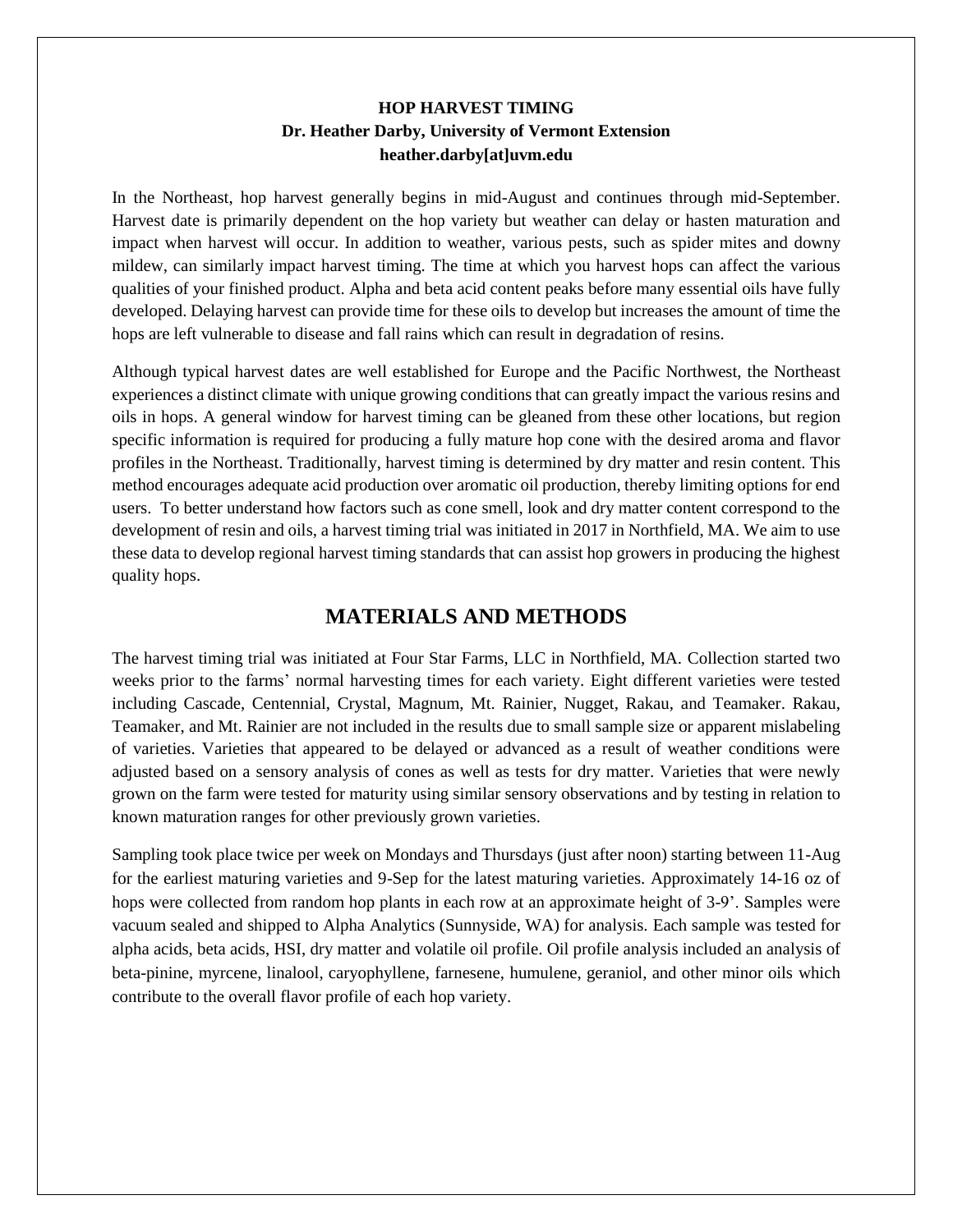# **RESULTS**

Table 1 shows a summary of the temperature, precipitation and growing degree day (GDD) summary. The 2017 growing season in Northfield, MA was fairly similar to Vermont growing conditions accumulating 2255 GDDs this season, 43 more than the historical 30-year average. Precipitation for the early part of the growing season was well above normal averages especially in May, where they experienced over 3" of rain above average.

| 2017 Northfield, MA               | March          | April   | May   | June  | July    | August | Sept    |
|-----------------------------------|----------------|---------|-------|-------|---------|--------|---------|
| Average temperature $(^{\circ}F)$ | 29.7           | 49      | 54.8  | 65.4  | 69.1    | 67.1   | 64.5    |
| Departure from normal             | 1.45           | $-4.17$ | 1.65  | 0.39  | 1.5     | 1.67   | $-3.86$ |
|                                   |                |         |       |       |         |        |         |
| Precipitation (inches)            | 2.52           | 3.18    | 6.52  | 4.64  | 2.5     | 4.3    | 2.42    |
| Departure from normal             | 0.29           | 0.38    | 3.1   | 0.99  | $-1.67$ | 0.43   | $-1.18$ |
|                                   |                |         |       |       |         |        |         |
| Growing Degree Days (base 50°F)   | $\overline{4}$ | 99      | 164   | 461   | 588     | 515    | 424     |
| Departure from normal             | $\overline{4}$ | 99      | $-34$ | $-14$ | $-52$   | -66    | 106     |

**Table 1. Temperature, precipitation and growing degree day summary. Northfield, MA, 2017.**

Table 2 provides a summary of the analyzed oil characteristics and the aromatic qualities that they may contribute during the brewing process.

| Oil             | <b>Associated Scents</b>        |  |
|-----------------|---------------------------------|--|
| $\beta$ -pinene | Piney, green                    |  |
| Myrcene         | Citrus, bright, green, resinous |  |
| Linalool        | Floral, orange, citrus          |  |
| Caryophyllene   | Woody, spicy                    |  |
| Farnesene       | Floral, herbal                  |  |
| Humulene        | Piney, woody, herbal, spicy     |  |
| Geraniol        | Floral, bright                  |  |

#### **Table 2. Oil characteristics.**

Harvest periods were broken down into early, normal, and late periods. The early period for Cascade was taken from 14-Aug through 21-Aug, normal harvest period is taken from 25-Aug through 5-Sep, and late harvest period is taken from 8-Sep through 18-Sep. Total analyzed oils for Cascade generally increased from early to late harvest periods, peaking during the late harvest period (Figure 1). The largest component was made up of myrcene which peaked during the normal harvest period and stayed relatively consistent through late harvest, as did caryophyllene. Whereas humulene and farnesene steadily increased as time went by. Cascade Alpha acids were consistent throughout the harvest and beta acids peaked slightly during the normal time period (Figure 2).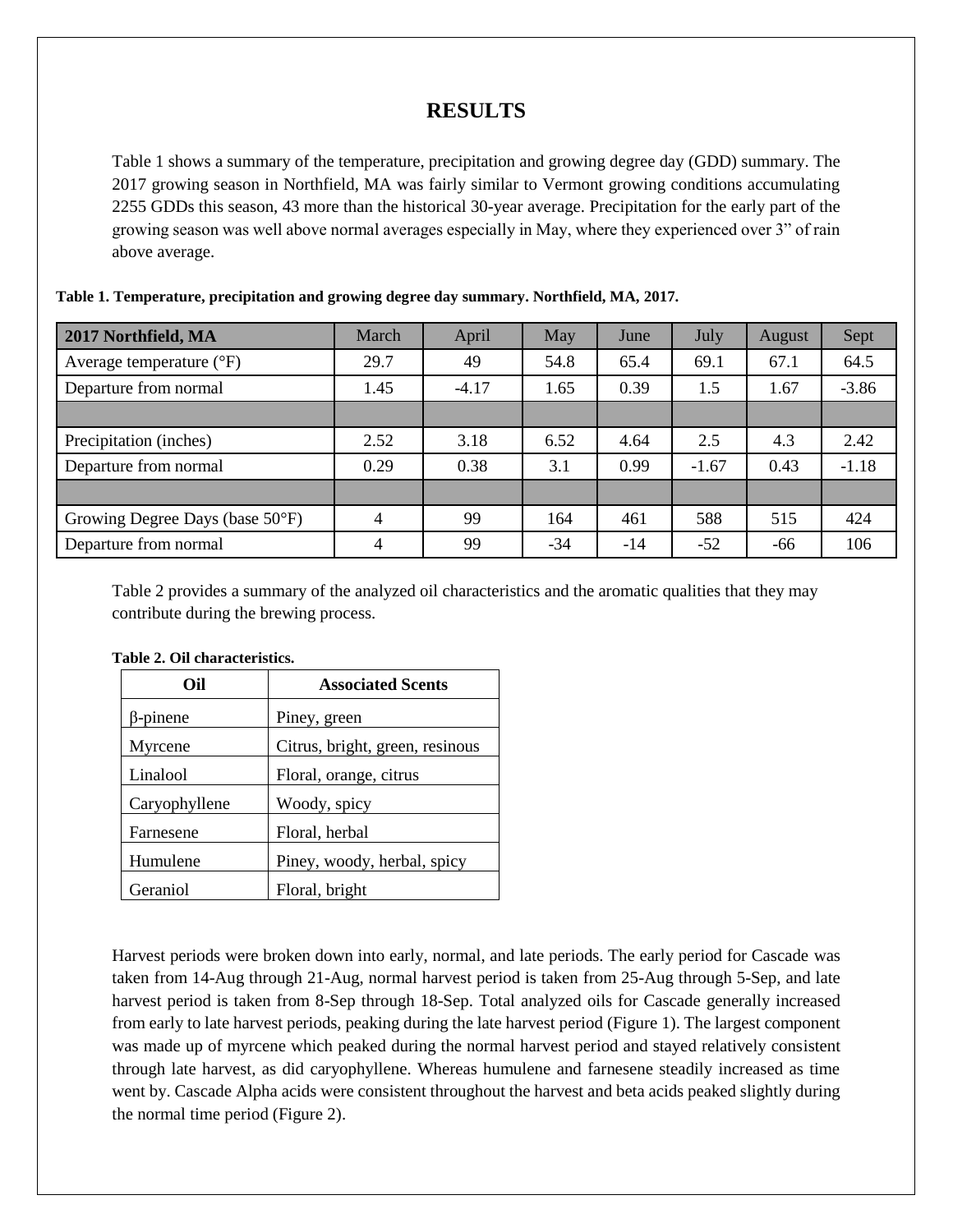

**Figure 1. Cascade oil profile by harvest periods.**



**Figure 2. Cascade alpha and beta acids by harvest periods.**

The early period for Magnum was taken from 14-Aug through 21-Aug, normal harvest period is taken from 25-Aug through 5-Sep, and late harvest period is taken from 8-Sep through 18-Sep. Total analyzed oils for Magnum generally increased from early to late harvest periods, peaking during the late harvest period (Figure 3). As with Cascade, the largest component of the oil profile was made up of myrcene. In Magnum the myrcene and caryophyllene levels steadily increased as time went by, whereas humulene peaked in the normal harvest period. Magnum resin levels were relatively consistent, with a slight drop off for beta acids during the late harvest period (Figure 4).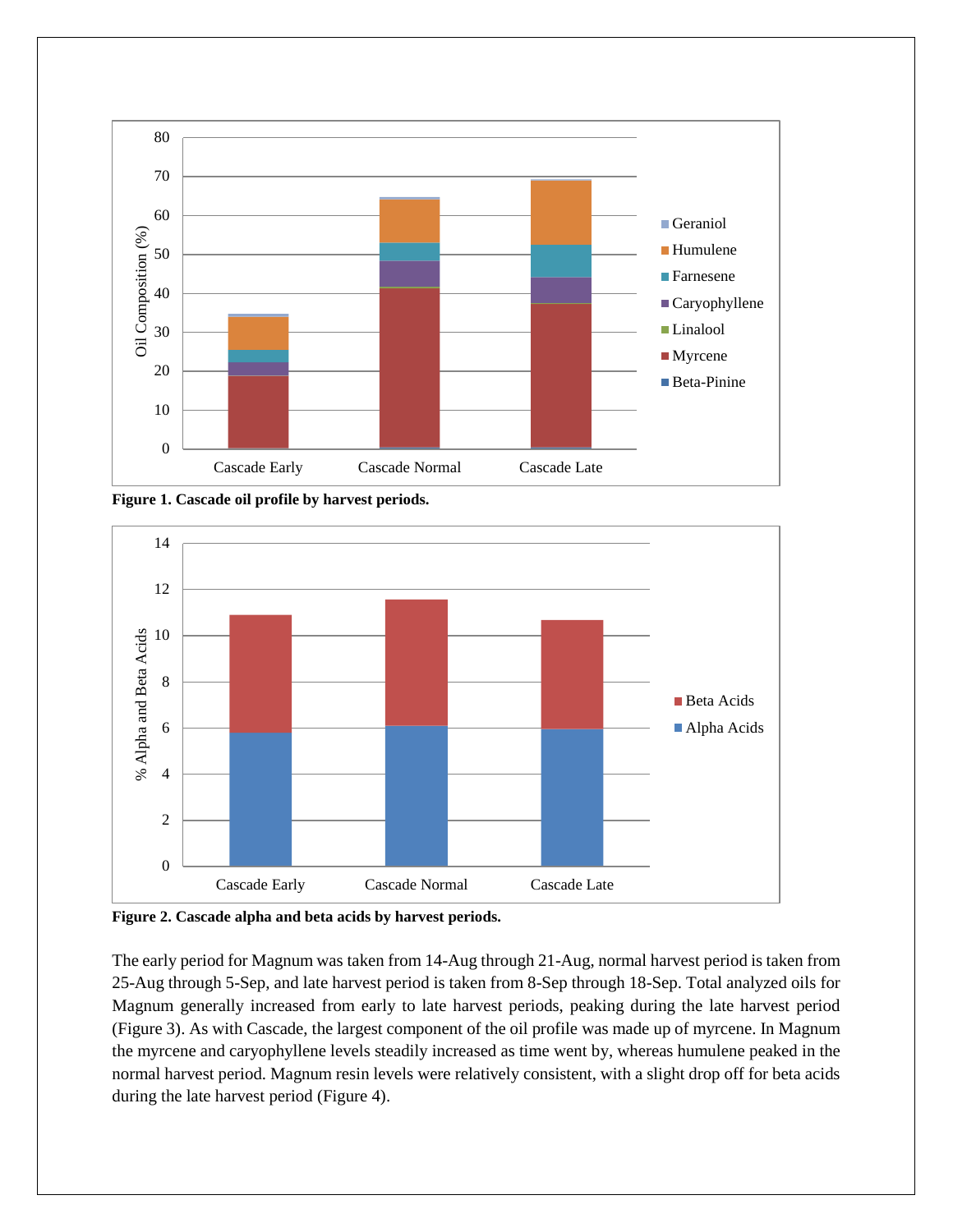

**Figure 3. Magnum oil profile by harvest periods.**



**Figure 4. Magnum alpha and beta acids by harvest periods.**

The early period for Nugget was taken from 18-Aug through 28-Aug, normal harvest period was taken from 1-Sep through 11-Sep, and late harvest period was taken from 15-Sep through 22-Sep. Total analyzed oils increased over time peaking during the late harvest period (Figure 5). Myrcene showed a noticeable increase over the harvest period whereas humulene peaked during the normal harvest period for Nugget. Resins for Nugget had increasing levels over the tested period and peaked during the late harvest window (Figure 6).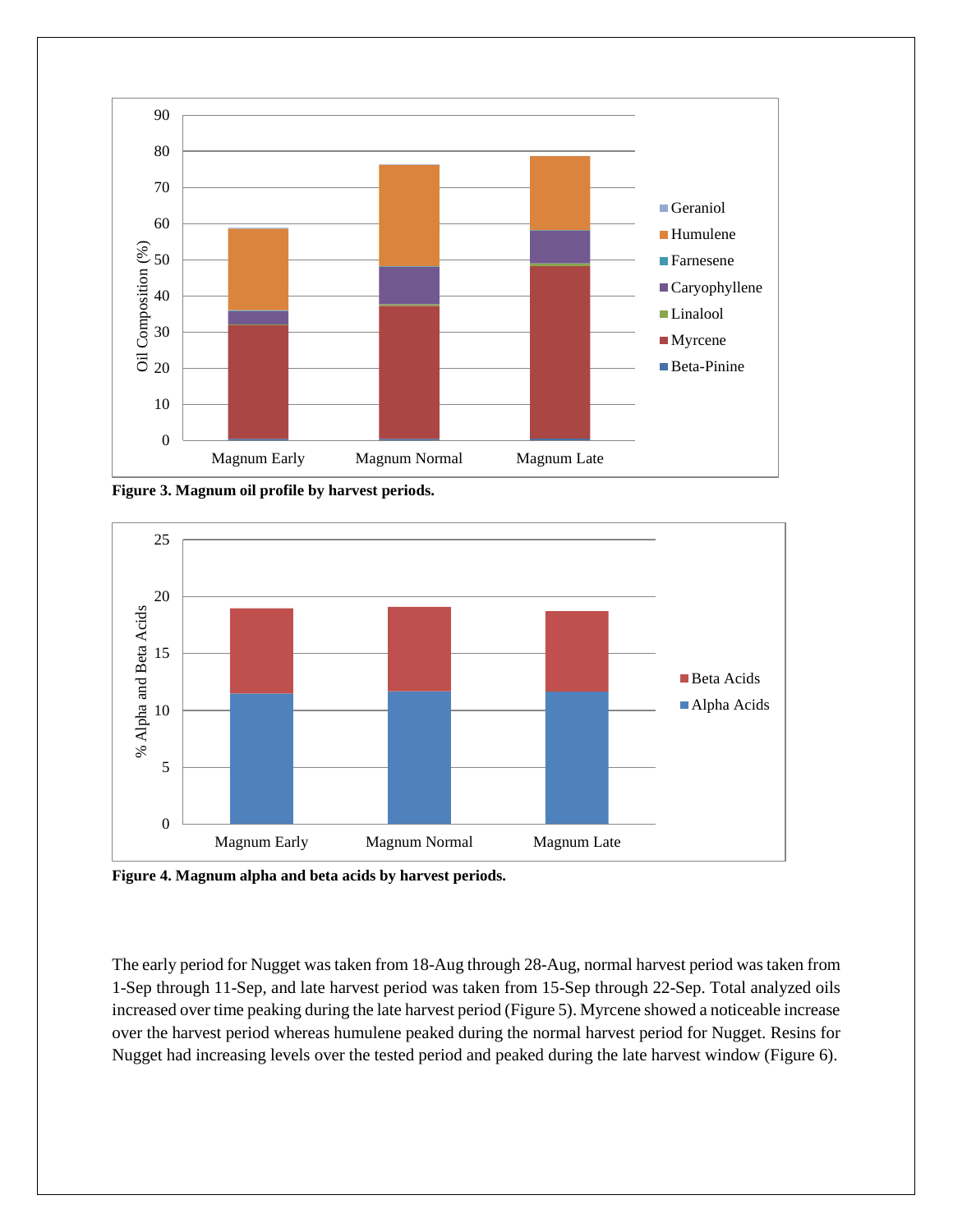

**Figure 5. Nugget oil profile by harvest periods.**



**Figure 6. Nugget alpha and beta acids by harvest periods.**

The early period for Centennial was taken from 11-Aug through 18-Aug, normal harvest period was taken from 21-Aug through 28-Aug, and late harvest period was taken from 1-Sep through 8-Sep. Total analyzed oils for Centennial were highest during the early period and showed fluctuations throughout harvest periods (Figure 7). Resins showed similar fluctuations with peak concentrations of alpha and beta acids during the early harvest period (Figure 8).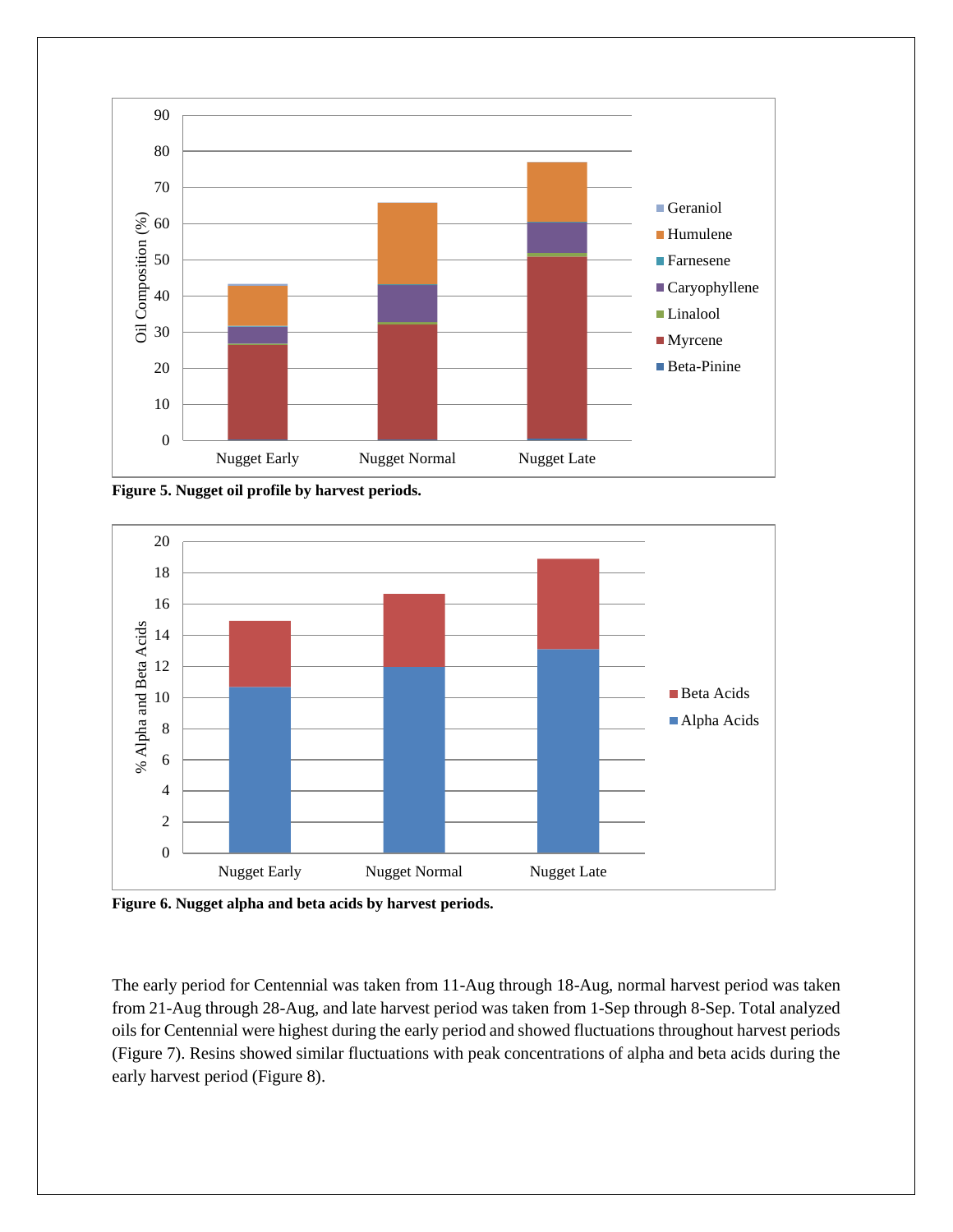

**Figure 7. Centennial oil profile by harvest periods.**



**Figure 8. Centennial alpha and beta acids by harvest periods.** 

The early period for Crystal was taken from 21-Aug through 1-Sep, normal harvest period was taken from 5-Sep through 15-Sep, and late harvest period was taken from 18-Sep through 29-Sep. Total analyzed oils increased over time once peaking during the late harvest period. While myrcene continued to develop over time and peaked with the total oils, humulene, caryophyllene and geraniol were highest during the early harvest period (Figure 9). While beta acids remained fairly consistent across harvest periods, alpha acids appear to have peaked in the late harvest period (Figure 10).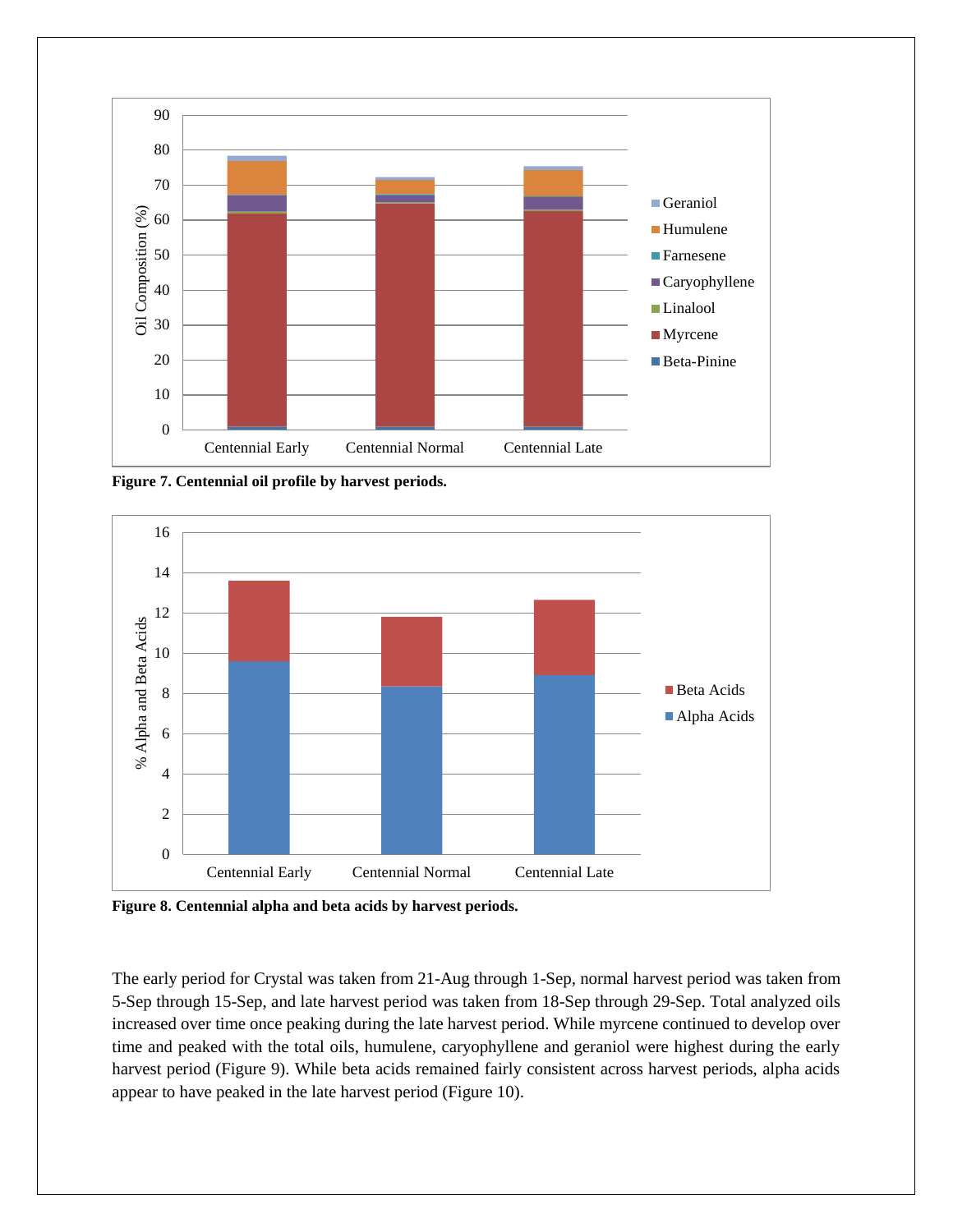

**Figure 9. Crystal oil profile by harvest periods.**



**Figure 10. Crystal alpha and beta acids by harvest periods.**

### **DISCUSSION**

From the first year of the study, we noticed a general increase in the total analyzed oils from the early harvest period to the late harvest period for most varieties. Resin concentrations showed a bit more variation across varieties and harvest periods. In many cases, delaying harvest could lead to an increase in oil and resin levels contributing increase aromatics in hop cones, whereas other varieties suggest that we may benefit from an earlier harvest period to similarly maximize oils and resins.